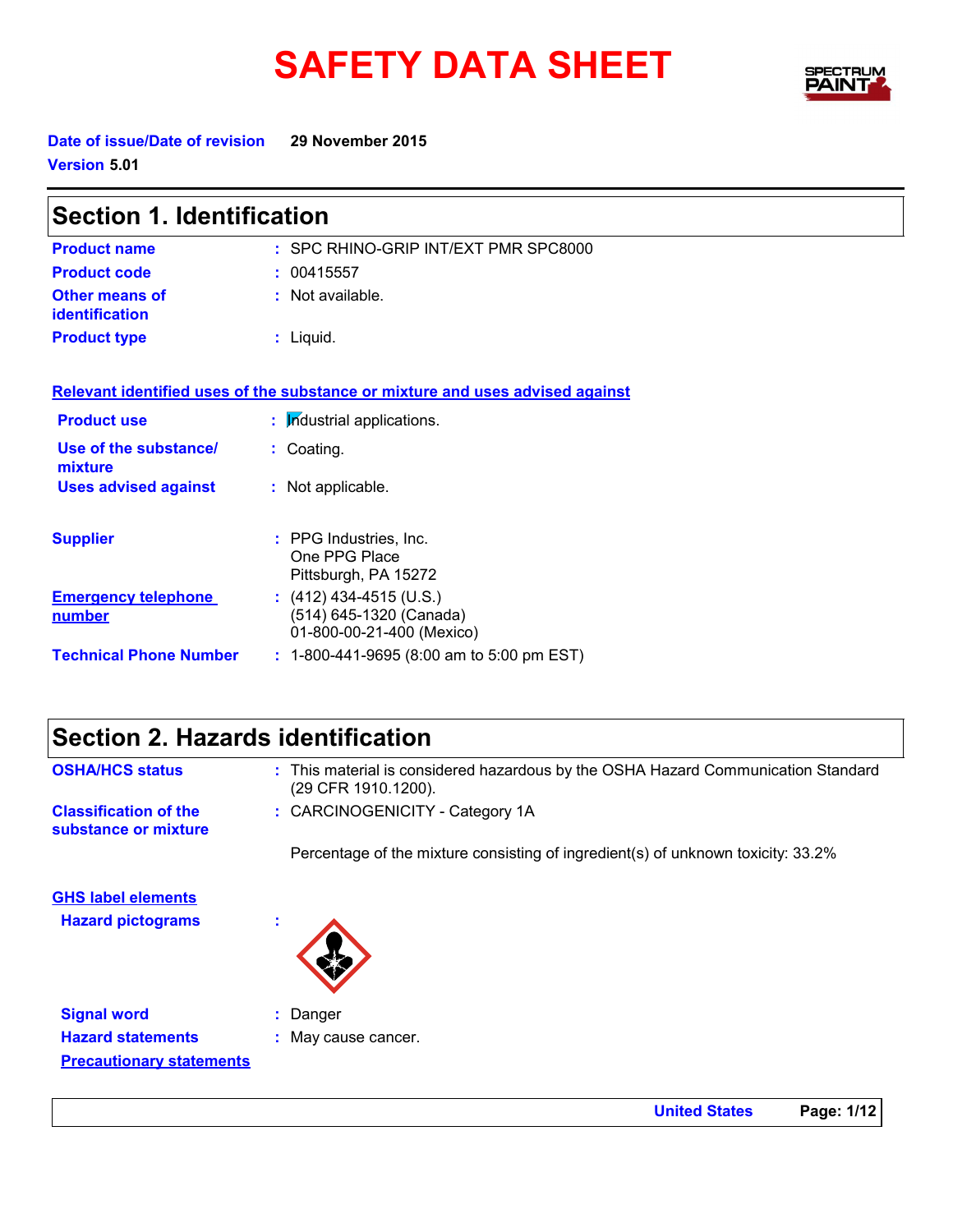### **Section 2. Hazards identification**

| <b>Prevention</b>                          | : Obtain special instructions before use. Do not handle until all safety precautions have<br>been read and understood. Wear protective gloves. Wear eye or face protection.<br>Wear protective clothing.                                                                                                           |
|--------------------------------------------|--------------------------------------------------------------------------------------------------------------------------------------------------------------------------------------------------------------------------------------------------------------------------------------------------------------------|
| <b>Response</b>                            | : IF exposed or concerned: Get medical attention.                                                                                                                                                                                                                                                                  |
| <b>Storage</b>                             | : Store locked up.                                                                                                                                                                                                                                                                                                 |
| <b>Disposal</b>                            | : Dispose of contents and container in accordance with all local, regional, national and<br>international regulations.                                                                                                                                                                                             |
| <b>Supplemental label</b><br>elements      | : Sanding and grinding dusts may be harmful if inhaled. This product contains crystalline<br>silica which can cause lung cancer or silicosis. The risk of cancer depends on the<br>duration and level of exposure to dust from sanding surfaces or mist from spray<br>applications. Emits toxic fumes when heated. |
| <b>Hazards not otherwise</b><br>classified | $:$ None known.                                                                                                                                                                                                                                                                                                    |

### **Section 3. Composition/information on ingredients**

| <b>Substance/mixture</b> | : Mixture                            |
|--------------------------|--------------------------------------|
| <b>Product name</b>      | : SPC RHINO-GRIP INT/EXT PMR SPC8000 |

| Ingredient name                                     | $\frac{9}{6}$  | <b>CAS number</b> |
|-----------------------------------------------------|----------------|-------------------|
| I titanium dioxide                                  | I≥0.1 - <25    | 13463-67-7        |
| Limestone                                           | I≥0.1 - <25    | 1317-65-3         |
| crystalline silica, respirable powder (<10 microns) | $\geq 0.1 - 1$ | 14808-60-7        |

SUB codes represent substances without registered CAS Numbers.

Any concentration shown as a range is to protect confidentiality or is due to batch variation.

**There are no additional ingredients present which, within the current knowledge of the supplier and in the concentrations applicable, are classified as hazardous to health or the environment and hence require reporting in this section.**

**Occupational exposure limits, if available, are listed in Section 8.**

### **Section 4. First aid measures**

If ingestion, irritation, any type of overexposure or symptoms of overexposure occur during or persists after use of this product, contact a POISON CONTROL CENTER, EMERGENCY ROOM OR PHYSICIAN immediately; have Safety Data Sheet information available. Never give anything by mouth to an unconscious or convulsing person.

#### **Description of necessary first aid measures**

| <b>Eye contact</b>  | : Remove contact lenses, irrigate copiously with clean, fresh water, holding the eyelids<br>apart for at least 10 minutes and seek immediate medical advice.                                           |
|---------------------|--------------------------------------------------------------------------------------------------------------------------------------------------------------------------------------------------------|
| <b>Inhalation</b>   | : Remove to fresh air. Keep person warm and at rest. If not breathing, if breathing is<br>irregular or if respiratory arrest occurs, provide artificial respiration or oxygen by trained<br>personnel. |
| <b>Skin contact</b> | : Remove contaminated clothing and shoes. Wash skin thoroughly with soap and water<br>or use recognized skin cleanser. Do NOT use solvents or thinners.                                                |
| <b>Ingestion</b>    | : If swallowed, seek medical advice immediately and show this container or label. Keep<br>person warm and at rest. Do NOT induce vomiting.                                                             |

#### **Most important symptoms/effects, acute and delayed**

| <b>United States</b> | Page: 2/12 |
|----------------------|------------|
|----------------------|------------|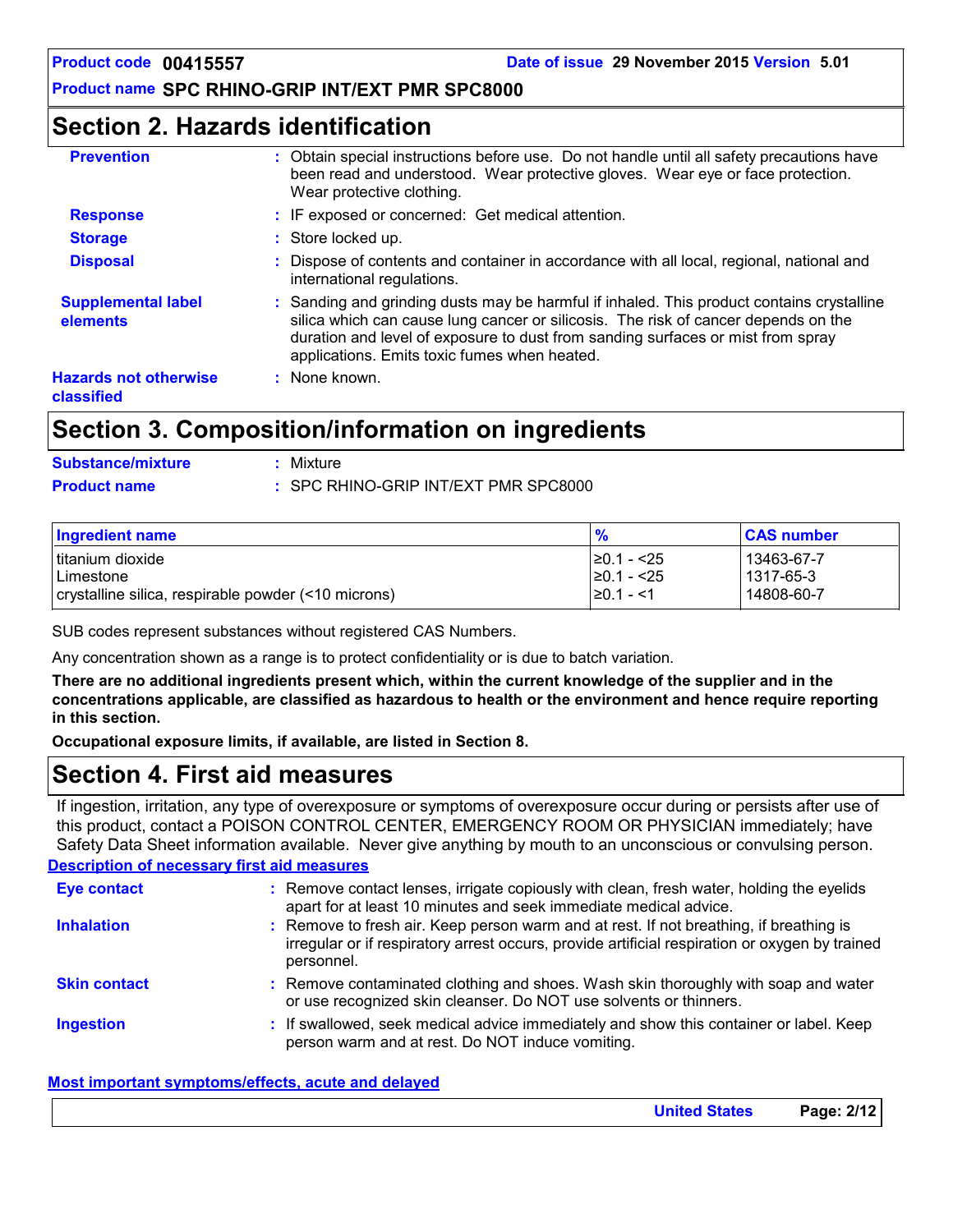### **Section 4. First aid measures**

| <b>Potential acute health effects</b> |                                                                                                                                                                                                                                                                                                                                                                                                               |
|---------------------------------------|---------------------------------------------------------------------------------------------------------------------------------------------------------------------------------------------------------------------------------------------------------------------------------------------------------------------------------------------------------------------------------------------------------------|
| <b>Eye contact</b>                    | : No known significant effects or critical hazards.                                                                                                                                                                                                                                                                                                                                                           |
| <b>Inhalation</b>                     | : No known significant effects or critical hazards.                                                                                                                                                                                                                                                                                                                                                           |
| <b>Skin contact</b>                   | : No known significant effects or critical hazards.                                                                                                                                                                                                                                                                                                                                                           |
| <b>Ingestion</b>                      | : No known significant effects or critical hazards.                                                                                                                                                                                                                                                                                                                                                           |
| <b>Over-exposure signs/symptoms</b>   |                                                                                                                                                                                                                                                                                                                                                                                                               |
| <b>Eye contact</b>                    | : No specific data.                                                                                                                                                                                                                                                                                                                                                                                           |
| <b>Inhalation</b>                     | : No specific data.                                                                                                                                                                                                                                                                                                                                                                                           |
| <b>Skin contact</b>                   | No specific data.                                                                                                                                                                                                                                                                                                                                                                                             |
| <b>Ingestion</b>                      | No specific data.                                                                                                                                                                                                                                                                                                                                                                                             |
|                                       | Indication of immediate medical attention and special treatment needed, if necessary                                                                                                                                                                                                                                                                                                                          |
| <b>Notes to physician</b>             | : Treat symptomatically. Contact poison treatment specialist immediately if large<br>quantities have been ingested or inhaled.                                                                                                                                                                                                                                                                                |
| <b>Specific treatments</b>            | : No specific treatment.                                                                                                                                                                                                                                                                                                                                                                                      |
| <b>Protection of first-aiders</b>     | No action shall be taken involving any personal risk or without suitable training. If it is<br>suspected that fumes are still present, the rescuer should wear an appropriate mask or<br>self-contained breathing apparatus. It may be dangerous to the person providing aid to<br>give mouth-to-mouth resuscitation. Wash contaminated clothing thoroughly with water<br>before removing it, or wear gloves. |

**See toxicological information (Section 11)**

## **Section 5. Fire-fighting measures**

| <b>Extinguishing media</b>                               |                                                                                                                                                                                                     |
|----------------------------------------------------------|-----------------------------------------------------------------------------------------------------------------------------------------------------------------------------------------------------|
| <b>Suitable extinguishing</b><br>media                   | : Use an extinguishing agent suitable for the surrounding fire.                                                                                                                                     |
| <b>Unsuitable extinguishing</b><br>media                 | : None known.                                                                                                                                                                                       |
| <b>Specific hazards arising</b><br>from the chemical     | : In a fire or if heated, a pressure increase will occur and the container may burst.                                                                                                               |
| <b>Hazardous thermal</b><br>decomposition products       | Decomposition products may include the following materials:<br>carbon dioxide<br>carbon monoxide<br>metal oxide/oxides                                                                              |
| <b>Special protective actions</b><br>for fire-fighters   | : Promptly isolate the scene by removing all persons from the vicinity of the incident if<br>there is a fire. No action shall be taken involving any personal risk or without suitable<br>training. |
| <b>Special protective</b><br>equipment for fire-fighters | : Fire-fighters should wear appropriate protective equipment and self-contained breathing<br>apparatus (SCBA) with a full face-piece operated in positive pressure mode.                            |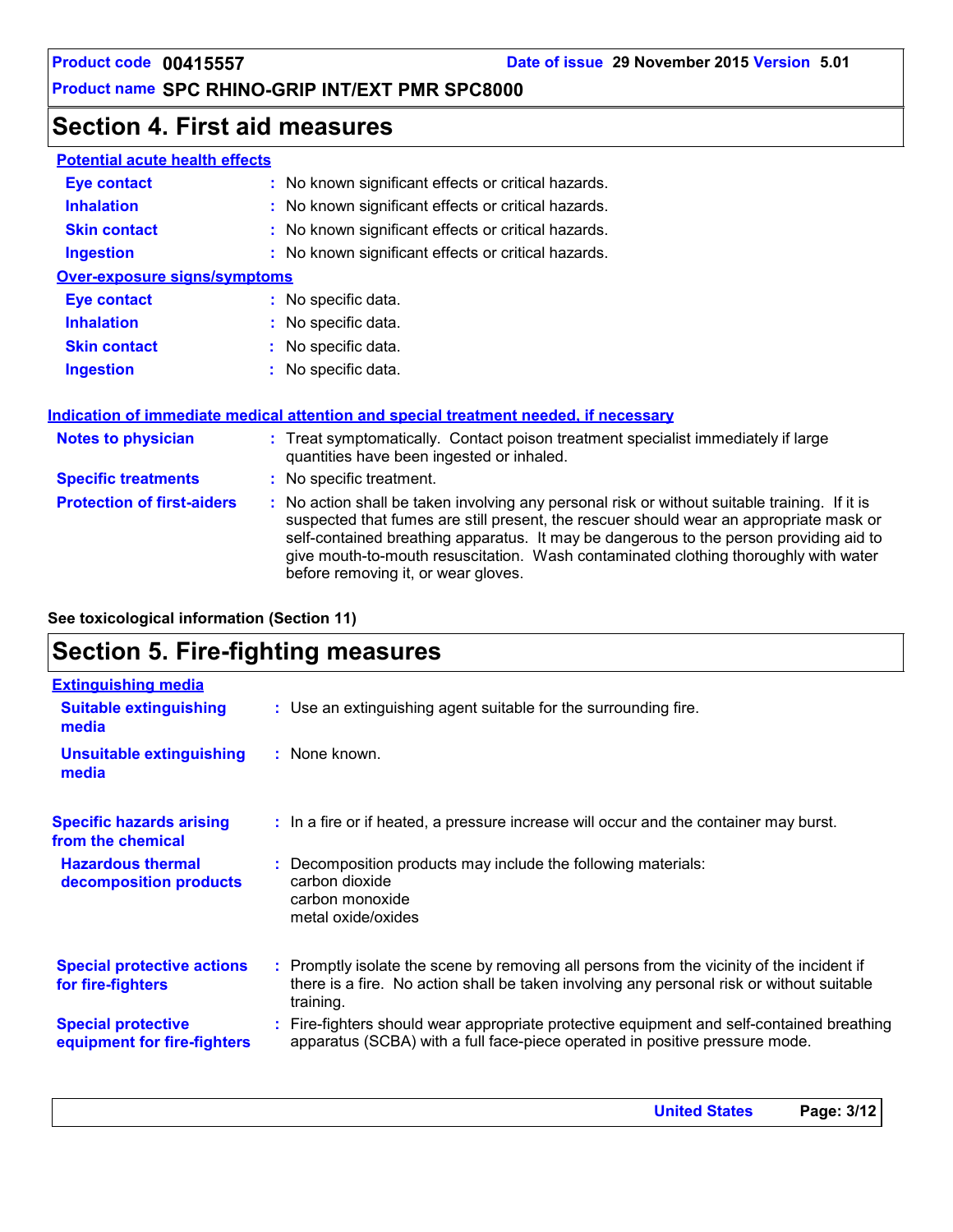### **Section 6. Accidental release measures**

#### **Personal precautions, protective equipment and emergency procedures**

| For non-emergency<br>personnel    | : No action shall be taken involving any personal risk or without suitable training.<br>Evacuate surrounding areas. Keep unnecessary and unprotected personnel from<br>entering. Do not touch or walk through spilled material. Avoid breathing vapor or mist.<br>Provide adequate ventilation. Wear appropriate respirator when ventilation is<br>inadequate. Put on appropriate personal protective equipment. |
|-----------------------------------|------------------------------------------------------------------------------------------------------------------------------------------------------------------------------------------------------------------------------------------------------------------------------------------------------------------------------------------------------------------------------------------------------------------|
| <b>For emergency responders :</b> | If specialised clothing is required to deal with the spillage, take note of any information<br>in Section 8 on suitable and unsuitable materials. See also the information in "For non-<br>emergency personnel".                                                                                                                                                                                                 |
| <b>Environmental precautions</b>  | : Avoid dispersal of spilled material and runoff and contact with soil, waterways, drains<br>and sewers. Inform the relevant authorities if the product has caused environmental<br>pollution (sewers, waterways, soil or air).                                                                                                                                                                                  |

#### **Methods and materials for containment and cleaning up**

| <b>Small spill</b> | : Stop leak if without risk. Move containers from spill area. Dilute with water and mop up<br>if water-soluble. Alternatively, or if water-insoluble, absorb with an inert dry material and<br>place in an appropriate waste disposal container. Dispose of via a licensed waste<br>disposal contractor.                                                                                                                                                                                                                                                                                                                                                                                                     |
|--------------------|--------------------------------------------------------------------------------------------------------------------------------------------------------------------------------------------------------------------------------------------------------------------------------------------------------------------------------------------------------------------------------------------------------------------------------------------------------------------------------------------------------------------------------------------------------------------------------------------------------------------------------------------------------------------------------------------------------------|
| Large spill        | : Stop leak if without risk. Move containers from spill area. Approach release from<br>upwind. Prevent entry into sewers, water courses, basements or confined areas. Wash<br>spillages into an effluent treatment plant or proceed as follows. Contain and collect<br>spillage with non-combustible, absorbent material e.g. sand, earth, vermiculite or<br>diatomaceous earth and place in container for disposal according to local regulations<br>(see Section 13). Dispose of via a licensed waste disposal contractor. Contaminated<br>absorbent material may pose the same hazard as the spilled product. Note: see<br>Section 1 for emergency contact information and Section 13 for waste disposal. |

### **Section 7. Handling and storage**

#### **Precautions for safe handling**

| <b>Protective measures</b>                       | : Put on appropriate personal protective equipment (see Section 8). Avoid exposure -<br>obtain special instructions before use. Do not handle until all safety precautions have<br>been read and understood. Do not get in eyes or on skin or clothing. Do not ingest.<br>Avoid breathing vapor or mist. If during normal use the material presents a respiratory<br>hazard, use only with adequate ventilation or wear appropriate respirator. Keep in the<br>original container or an approved alternative made from a compatible material, kept<br>tightly closed when not in use. Empty containers retain product residue and can be<br>hazardous. Do not reuse container. |
|--------------------------------------------------|--------------------------------------------------------------------------------------------------------------------------------------------------------------------------------------------------------------------------------------------------------------------------------------------------------------------------------------------------------------------------------------------------------------------------------------------------------------------------------------------------------------------------------------------------------------------------------------------------------------------------------------------------------------------------------|
| <b>Special precautions</b>                       | : If this material is part of a multiple component system, read the Safety Data Sheet(s) for<br>the other component or components before blending as the resulting mixture may have<br>the hazards of all of its parts.                                                                                                                                                                                                                                                                                                                                                                                                                                                        |
| <b>Advice on general</b><br>occupational hygiene | : Eating, drinking and smoking should be prohibited in areas where this material is<br>handled, stored and processed. Workers should wash hands and face before eating,<br>drinking and smoking. Remove contaminated clothing and protective equipment before<br>entering eating areas. See also Section 8 for additional information on hygiene<br>measures.                                                                                                                                                                                                                                                                                                                  |
|                                                  | <b>United States</b><br>Page: 4/12                                                                                                                                                                                                                                                                                                                                                                                                                                                                                                                                                                                                                                             |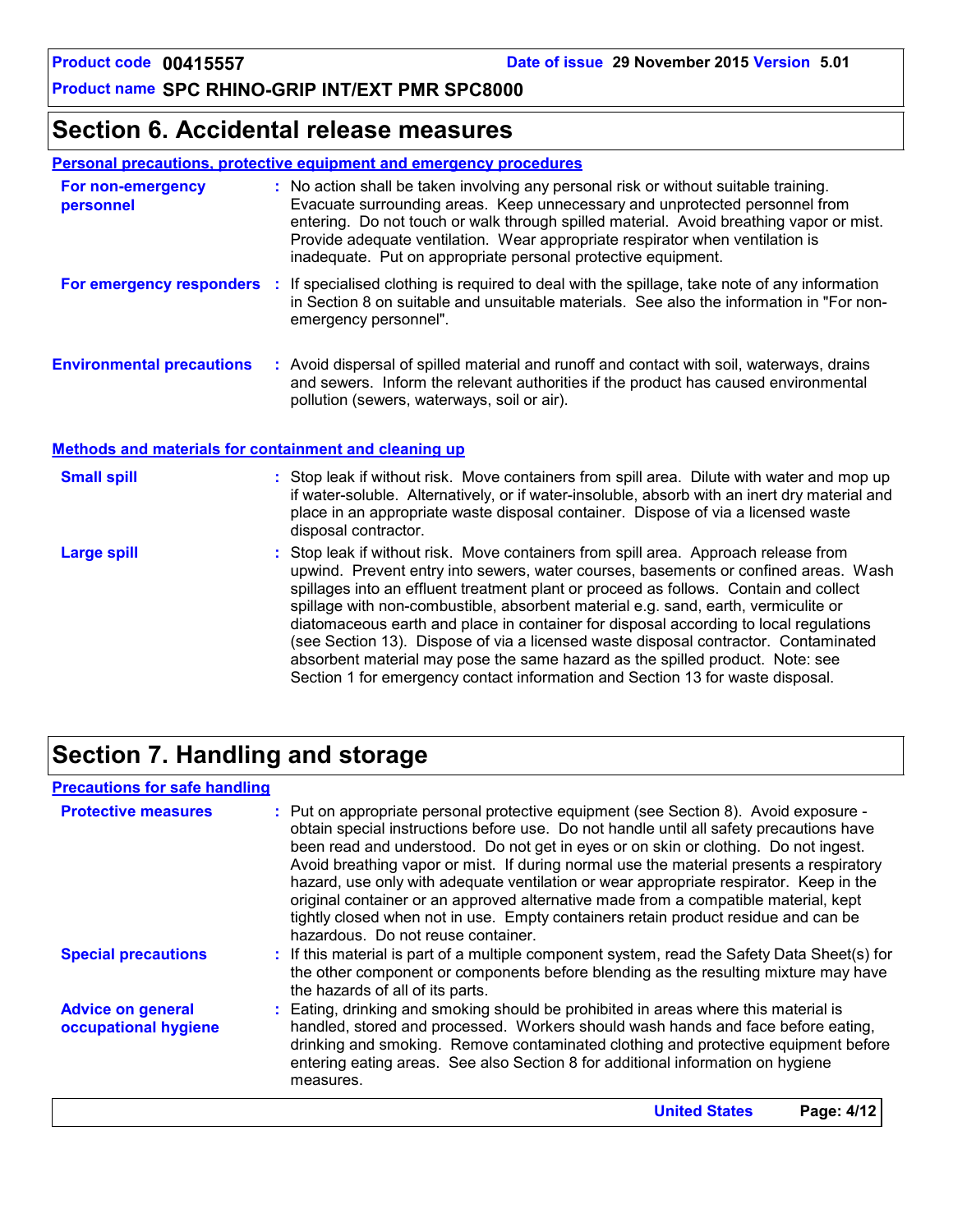### **Section 7. Handling and storage**

| <b>Conditions for safe storage,</b> | Do not store below the following temperature: $5^{\circ}$ C (41 $^{\circ}$ F). Store in accordance with |
|-------------------------------------|---------------------------------------------------------------------------------------------------------|
| including any                       | local regulations. Store in original container protected from direct sunlight in a dry, cool            |
| <b>incompatibilities</b>            | and well-ventilated area, away from incompatible materials (see Section 10) and food                    |
|                                     | and drink. Keep container tightly closed and sealed until ready for use. Containers that                |
|                                     | have been opened must be carefully resealed and kept upright to prevent leakage. Do                     |
|                                     | not store in unlabeled containers. Use appropriate containment to avoid environmental                   |
|                                     | contamination.                                                                                          |

### **Section 8. Exposure controls/personal protection**

#### **Control parameters**

#### **Occupational exposure limits**

| <b>Ingredient name</b>                                                                                                                                                                                                                                                                                                                                                       | <b>Exposure limits</b>                                                                                                                                                                                                                                                                                                                                                                                                                                                                                                                                                                                                                                                                  |  |  |
|------------------------------------------------------------------------------------------------------------------------------------------------------------------------------------------------------------------------------------------------------------------------------------------------------------------------------------------------------------------------------|-----------------------------------------------------------------------------------------------------------------------------------------------------------------------------------------------------------------------------------------------------------------------------------------------------------------------------------------------------------------------------------------------------------------------------------------------------------------------------------------------------------------------------------------------------------------------------------------------------------------------------------------------------------------------------------------|--|--|
| titanium dioxide<br>Limestone<br>crystalline silica, respirable powder (<10 microns)                                                                                                                                                                                                                                                                                         | OSHA PEL (United States, 2/2013).<br>TWA: 15 mg/m <sup>3</sup> 8 hours. Form: Total dust<br>ACGIH TLV (United States, 4/2014).<br>TWA: 10 mg/m <sup>3</sup> 8 hours.<br>OSHA PEL (United States, 2/2013).<br>TWA: 5 mg/m <sup>3</sup> 8 hours. Form: Respirable<br>fraction<br>TWA: 15 mg/m <sup>3</sup> 8 hours. Form: Total dust<br>ACGIH TLV (United States, 4/2014).<br>TWA: 0.025 mg/m <sup>3</sup> 8 hours. Form:<br>Respirable<br>OSHA PEL Z3 (United States, 2/2013).<br>TWA: 10 MG/M3 / (%SiO2+2) 8 hours. Form:<br>Respirable<br>TWA: 250 MPPCF / (%SiO2+5) 8 hours.<br>Form: Respirable<br><b>OSHA PEL Z3 (United States).</b><br>TWA: 30 mg/m <sup>3</sup> Form: Total dust |  |  |
| Key to abbreviations                                                                                                                                                                                                                                                                                                                                                         |                                                                                                                                                                                                                                                                                                                                                                                                                                                                                                                                                                                                                                                                                         |  |  |
| = Acceptable Maximum Peak<br>A<br>ACGIH<br>= American Conference of Governmental Industrial Hygienists.<br>C<br>$=$ Ceiling Limit<br>F<br>$=$ Fume<br><b>IPEL</b><br>= Internal Permissible Exposure Limit<br><b>OSHA</b><br>= Occupational Safety and Health Administration.<br>= Respirable<br>R<br>Z<br>= OSHA 29CFR 1910.1200 Subpart Z - Toxic and Hazardous Substances | S<br>= Potential skin absorption<br><b>SR</b><br>= Respiratory sensitization<br>SS<br>$=$ Skin sensitization<br><b>STEL</b><br>= Short term Exposure limit values<br>TD.<br>$=$ Total dust<br><b>TLV</b><br>= Threshold Limit Value<br><b>TWA</b><br>= Time Weighted Average                                                                                                                                                                                                                                                                                                                                                                                                            |  |  |

#### **Consult local authorities for acceptable exposure limits.**

**procedures**

**Recommended monitoring :** If this product contains ingredients with exposure limits, personal, workplace atmosphere or biological monitoring may be required to determine the effectiveness of the ventilation or other control measures and/or the necessity to use respiratory protective equipment. Reference should be made to appropriate monitoring standards. Reference to national guidance documents for methods for the determination of hazardous substances will also be required.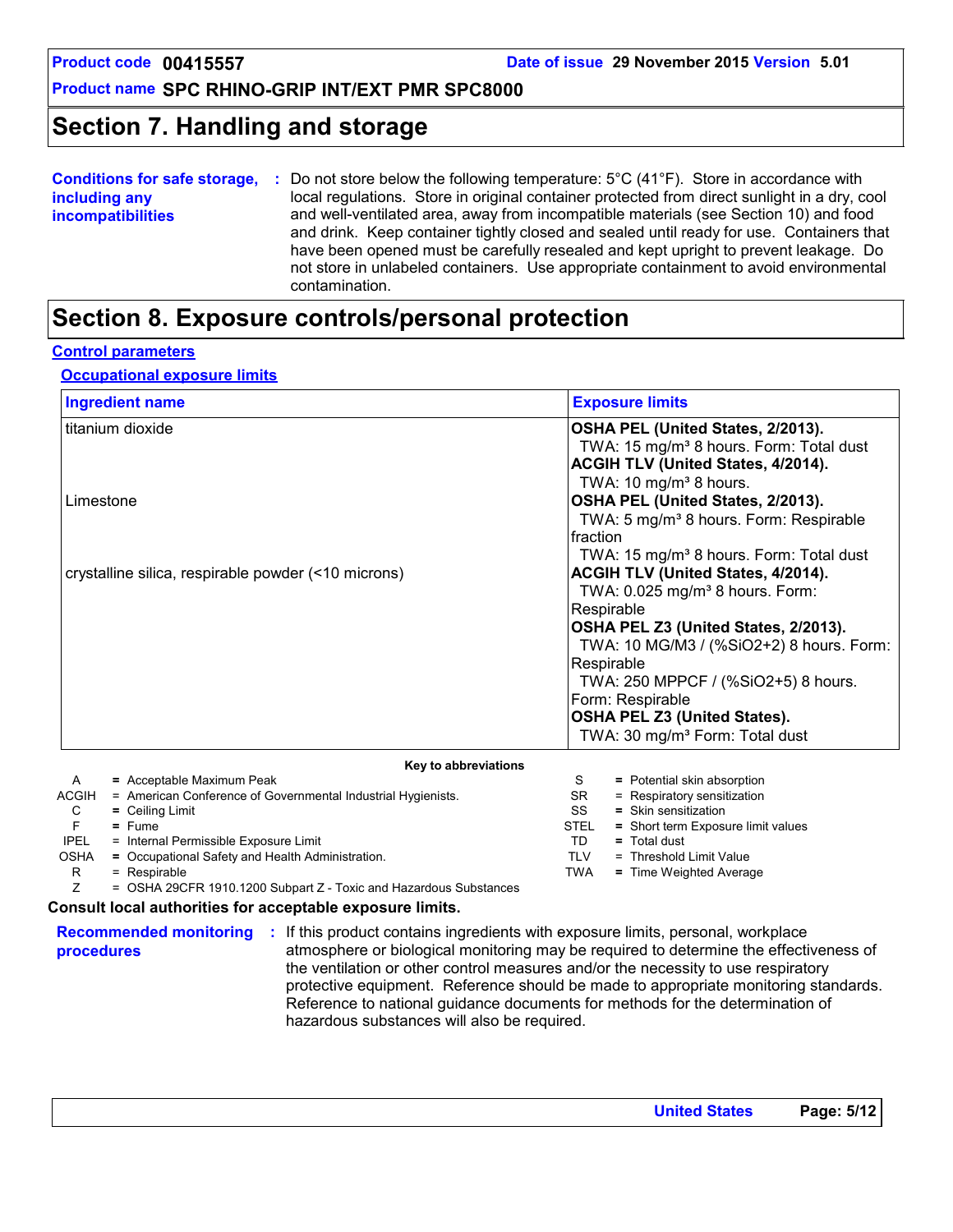**United States Page: 6/12**

### **Product name SPC RHINO-GRIP INT/EXT PMR SPC8000**

### **Section 8. Exposure controls/personal protection**

| <b>Appropriate engineering</b><br><b>controls</b>    | : If user operations generate dust, fumes, gas, vapor or mist, use process enclosures,<br>local exhaust ventilation or other engineering controls to keep worker exposure to<br>airborne contaminants below any recommended or statutory limits.                                                                                                                                                                                                                                                                                                                                                                       |
|------------------------------------------------------|------------------------------------------------------------------------------------------------------------------------------------------------------------------------------------------------------------------------------------------------------------------------------------------------------------------------------------------------------------------------------------------------------------------------------------------------------------------------------------------------------------------------------------------------------------------------------------------------------------------------|
| <b>Environmental exposure</b><br>controls            | Emissions from ventilation or work process equipment should be checked to ensure<br>they comply with the requirements of environmental protection legislation. In some<br>cases, fume scrubbers, filters or engineering modifications to the process equipment<br>will be necessary to reduce emissions to acceptable levels.                                                                                                                                                                                                                                                                                          |
| <b>Individual protection measures</b>                |                                                                                                                                                                                                                                                                                                                                                                                                                                                                                                                                                                                                                        |
| <b>Hygiene measures</b>                              | : Wash hands, forearms and face thoroughly after handling chemical products, before<br>eating, smoking and using the lavatory and at the end of the working period.<br>Appropriate techniques should be used to remove potentially contaminated clothing.<br>Wash contaminated clothing before reusing. Ensure that eyewash stations and safety<br>showers are close to the workstation location.                                                                                                                                                                                                                      |
| <b>Eye/face protection</b><br><b>Skin protection</b> | Safety glasses with side shields.                                                                                                                                                                                                                                                                                                                                                                                                                                                                                                                                                                                      |
| <b>Hand protection</b>                               | : Chemical-resistant, impervious gloves complying with an approved standard should be<br>worn at all times when handling chemical products if a risk assessment indicates this is<br>necessary. Considering the parameters specified by the glove manufacturer, check<br>during use that the gloves are still retaining their protective properties. It should be<br>noted that the time to breakthrough for any glove material may be different for different<br>glove manufacturers. In the case of mixtures, consisting of several substances, the<br>protection time of the gloves cannot be accurately estimated. |
| <b>Body protection</b>                               | Personal protective equipment for the body should be selected based on the task being<br>performed and the risks involved and should be approved by a specialist before<br>handling this product.                                                                                                                                                                                                                                                                                                                                                                                                                      |
| <b>Other skin protection</b>                         | : Appropriate footwear and any additional skin protection measures should be selected<br>based on the task being performed and the risks involved and should be approved by a<br>specialist before handling this product.                                                                                                                                                                                                                                                                                                                                                                                              |
| <b>Respiratory protection</b>                        | Respirator selection must be based on known or anticipated exposure levels, the<br>hazards of the product and the safe working limits of the selected respirator. If workers<br>are exposed to concentrations above the exposure limit, they must use appropriate,<br>certified respirators. Use a properly fitted, air-purifying or air-fed respirator complying<br>with an approved standard if a risk assessment indicates this is necessary.                                                                                                                                                                       |

### **Section 9. Physical and chemical properties**

| <b>Appearance</b>                |                                                                      |
|----------------------------------|----------------------------------------------------------------------|
| <b>Physical state</b>            | $:$ Liquid.                                                          |
| <b>Color</b>                     | $:$ Not available.                                                   |
| <b>Odor</b>                      | : Characteristic.                                                    |
| <b>Odor threshold</b>            | $:$ Not available.                                                   |
| рH                               | : Not available.                                                     |
| <b>Melting point</b>             | $:$ Not available.                                                   |
| <b>Boiling point</b>             | : $>37.78^{\circ}$ C ( $>100^{\circ}$ F)                             |
| <b>Flash point</b>               | : Closed cup: Not applicable. [Product does not sustain combustion.] |
| <b>Auto-ignition temperature</b> | $:$ Not available.                                                   |
| <b>Decomposition temperature</b> | : Not available.                                                     |
| <b>Flammability (solid, gas)</b> | : Not available.                                                     |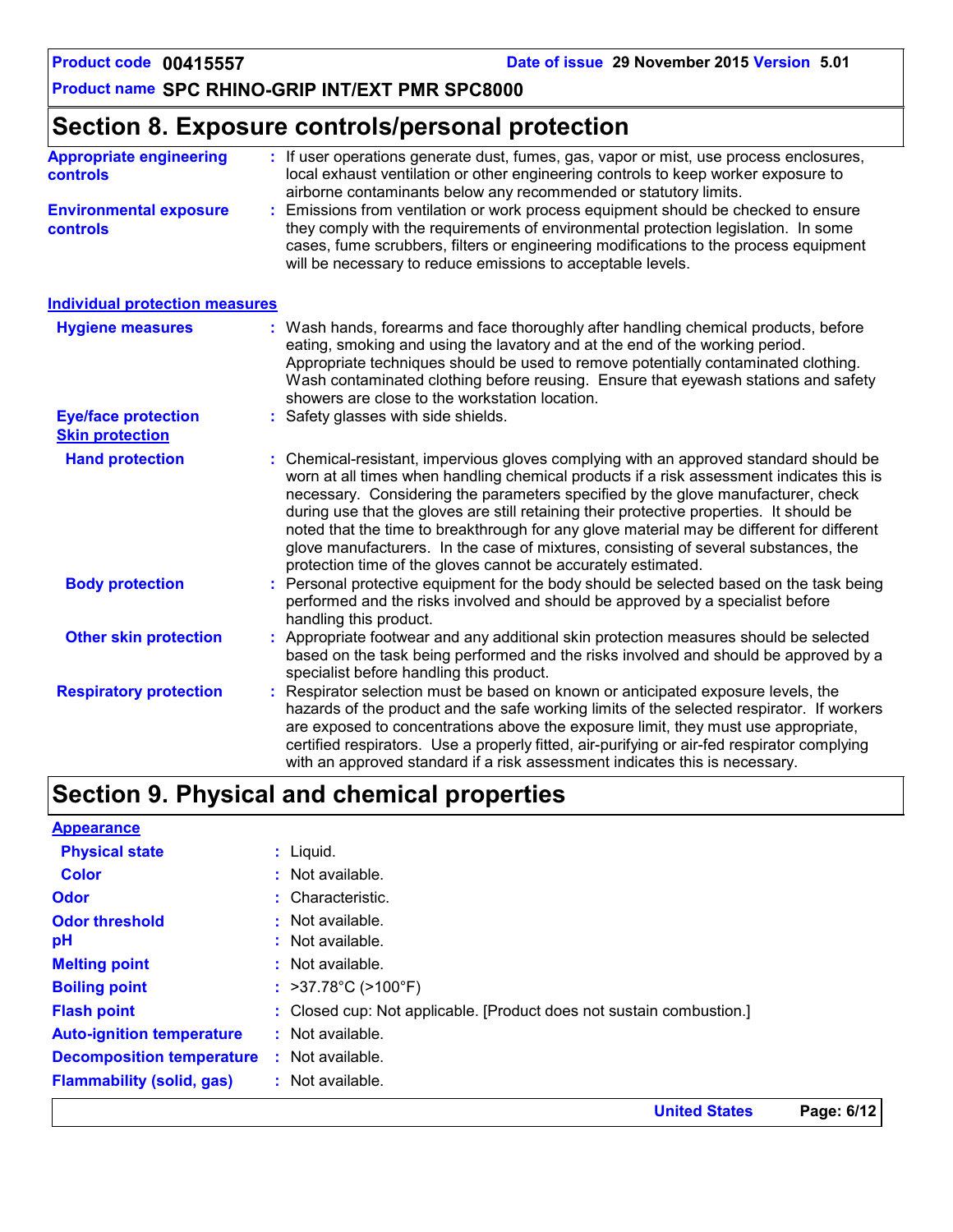**United States Page: 7/12**

### **Product name SPC RHINO-GRIP INT/EXT PMR SPC8000**

### **Section 9. Physical and chemical properties**

| Lower and upper explosive<br>(flammable) limits   | : Upper: $0\%$                                                 |
|---------------------------------------------------|----------------------------------------------------------------|
| <b>Evaporation rate</b>                           | $:$ Not available.                                             |
| <b>Vapor pressure</b>                             | $:$ Not available.                                             |
| <b>Vapor density</b>                              | : Not available.                                               |
| <b>Relative density</b>                           | : 1.34                                                         |
| Density (lbs / gal)                               | : 11.18                                                        |
| <b>Solubility</b>                                 | : Soluble in the following materials: cold water.              |
| <b>Partition coefficient: n-</b><br>octanol/water | $:$ Not available.                                             |
| <b>Viscosity</b>                                  | : Kinematic (40°C (104°F)): >0.21 cm <sup>2</sup> /s (>21 cSt) |
| <b>Volatility</b>                                 | : 55% ( $v/v$ ), 40.875% ( $w/w$ )                             |
| % Solid. (w/w)                                    | : 59.125                                                       |

### **Section 10. Stability and reactivity**

| <b>Reactivity</b>                                   | : No specific test data related to reactivity available for this product or its ingredients.                                                  |
|-----------------------------------------------------|-----------------------------------------------------------------------------------------------------------------------------------------------|
| <b>Chemical stability</b>                           | : The product is stable.                                                                                                                      |
| <b>Possibility of hazardous</b><br><b>reactions</b> | : Under normal conditions of storage and use, hazardous reactions will not occur.                                                             |
| <b>Conditions to avoid</b>                          | : When exposed to high temperatures may produce hazardous decomposition products.<br>Refer to protective measures listed in sections 7 and 8. |
| <b>Incompatible materials</b>                       | : Keep away from the following materials to prevent strong exothermic reactions:<br>oxidizing agents, strong alkalis, strong acids.           |
| <b>Hazardous decomposition</b><br>products          | Decomposition products may include the following materials: carbon monoxide, carbon<br>dioxide, smoke, oxides of nitrogen.                    |

### **Section 11. Toxicological information**

#### **Information on toxicological effects**

| <b>Product/ingredient name</b>                           | <b>Result</b>                                        | <b>Species</b>                                       | <b>Dose</b> | <b>Exposure</b> |
|----------------------------------------------------------|------------------------------------------------------|------------------------------------------------------|-------------|-----------------|
|                                                          |                                                      |                                                      |             |                 |
| titanium dioxide                                         | LD50 Oral                                            | Rat                                                  | $>10$ g/kg  |                 |
| <b>Conclusion/Summary</b><br><b>Irritation/Corrosion</b> | : There are no data available on the mixture itself. |                                                      |             |                 |
| <b>Conclusion/Summary</b>                                |                                                      |                                                      |             |                 |
|                                                          |                                                      | : There are no data available on the mixture itself. |             |                 |
| <b>Skin</b>                                              |                                                      |                                                      |             |                 |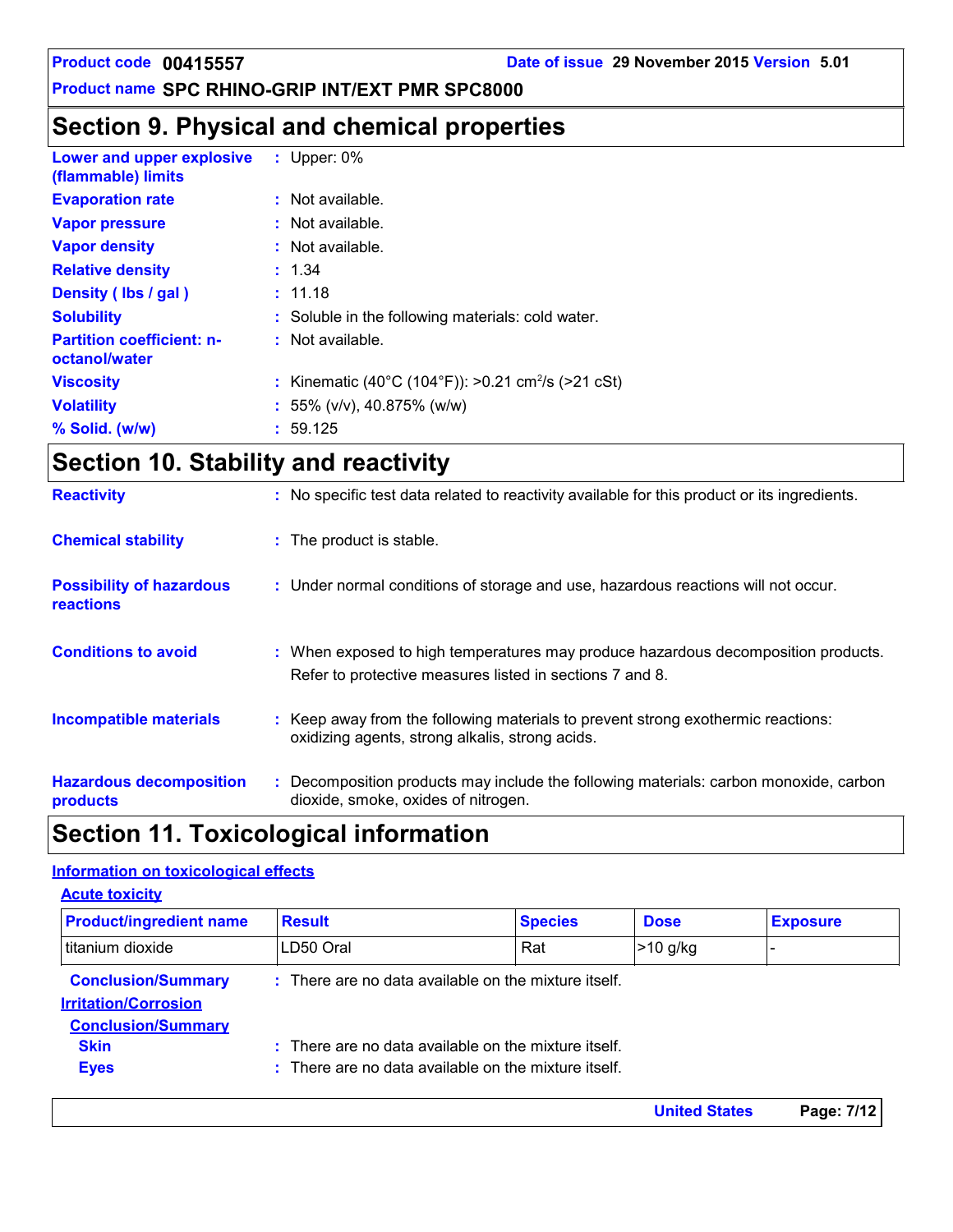**Product code 00415557 Date of issue 29 November 2015 Version 5.01**

#### **Product name SPC RHINO-GRIP INT/EXT PMR SPC8000**

### **Section 11. Toxicological information**

| <b>Respiratory</b>        | : There are no data available on the mixture itself.   |
|---------------------------|--------------------------------------------------------|
| <b>Sensitization</b>      |                                                        |
| <b>Conclusion/Summary</b> |                                                        |
| <b>Skin</b>               | $:$ There are no data available on the mixture itself. |
| <b>Respiratory</b>        | $:$ There are no data available on the mixture itself. |
| <b>Mutagenicity</b>       |                                                        |
| <b>Conclusion/Summary</b> | $:$ There are no data available on the mixture itself. |
| <b>Carcinogenicity</b>    |                                                        |
| <b>Conclusion/Summary</b> | : There are no data available on the mixture itself.   |
| <b>Classification</b>     |                                                        |
|                           |                                                        |

| <b>Product/ingredient name</b>                                               | <b>OSHA</b> | <b>IARC</b> | <b>NTP</b>                      |
|------------------------------------------------------------------------------|-------------|-------------|---------------------------------|
| I titanium dioxide<br>crystalline silica, respirable<br>powder (<10 microns) |             | 2Β          | Known to be a human carcinogen. |

**Carcinogen Classification code:**

**IARC: 1, 2A, 2B, 3, 4 NTP: Known to be a human carcinogen; Reasonably anticipated to be a human carcinogen OSHA: + Not listed/not regulated: -**

#### **Reproductive toxicity**

**Conclusion/Summary :**

There are no data available on the mixture itself.

#### **Teratogenicity**

**Conclusion/Summary :** : There are no data available on the mixture itself.

**Specific target organ toxicity (single exposure)**

Not available.

#### **Specific target organ toxicity (repeated exposure)**

| <b>Name</b>                                         | <b>Category</b> |
|-----------------------------------------------------|-----------------|
| crystalline silica, respirable powder (<10 microns) | Category        |

**Target organs 1988 :** Contains material which may cause damage to the following organs: lungs, upper respiratory tract, skin, eyes.

#### **Aspiration hazard**

Not available.

#### **Information on the likely routes of exposure**

| <b>Potential acute health effects</b> |                                                     |
|---------------------------------------|-----------------------------------------------------|
| <b>Eye contact</b>                    | : No known significant effects or critical hazards. |
| <b>Inhalation</b>                     | : No known significant effects or critical hazards. |
| <b>Skin contact</b>                   | : No known significant effects or critical hazards. |
| <b>Ingestion</b>                      | : No known significant effects or critical hazards. |
| <b>Over-exposure signs/symptoms</b>   |                                                     |
| <b>Eye contact</b>                    | : No specific data.                                 |
|                                       |                                                     |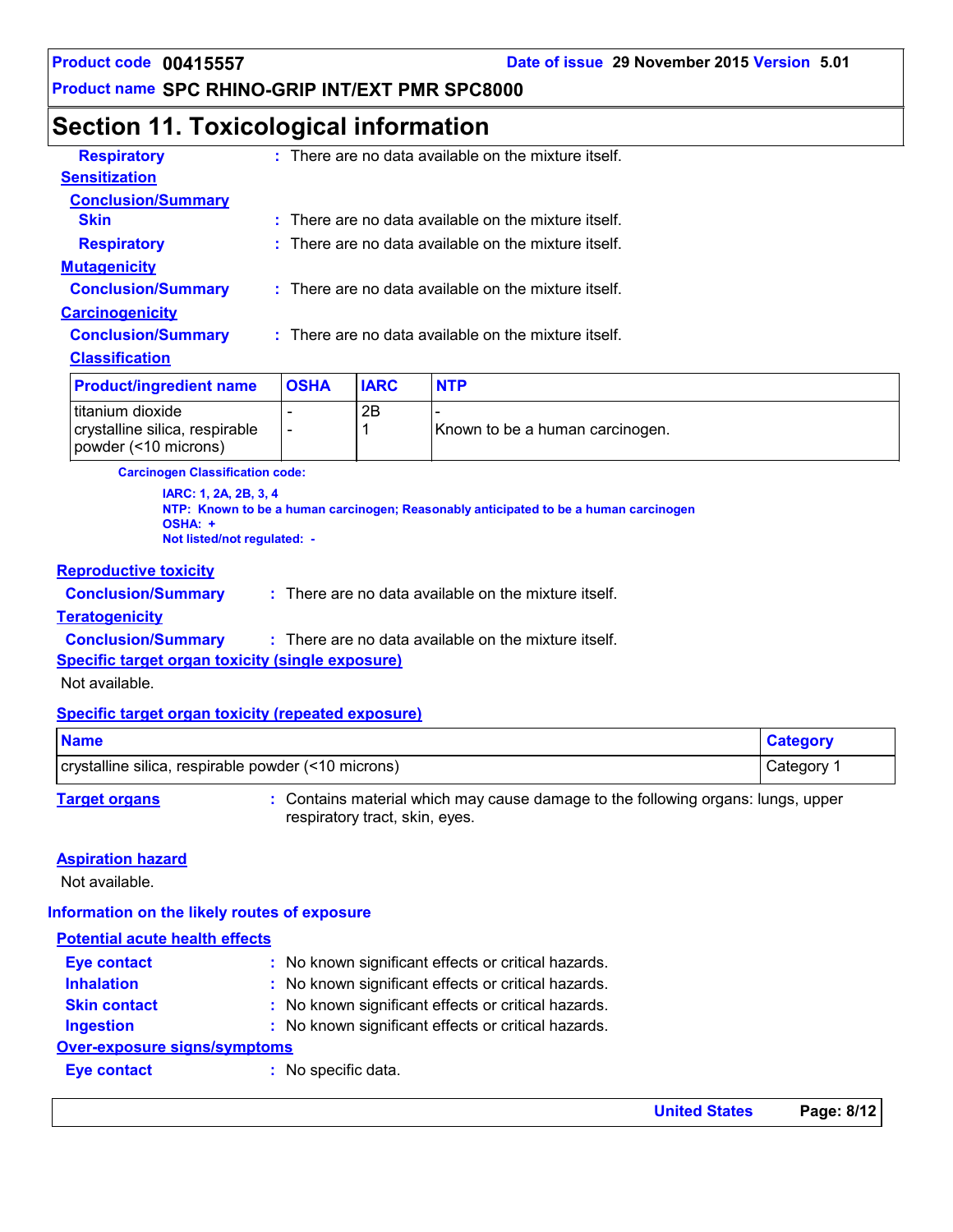#### **Section 11. Toxicological information Conclusion/Summary : General : Carcinogenicity : Mutagenicity : Teratogenicity : Developmental effects : Fertility effects : Potential chronic health effects Delayed and immediate effects and also chronic effects from short and long term exposure Numerical measures of toxicity** Oral 121917.6 mg/kg **Route ATE value Acute toxicity estimates Potential immediate effects :** There are no data available on the mixture itself. **Short term exposure Potential delayed effects : Potential immediate effects :** There are no data available on the mixture itself. **Long term exposure Potential delayed effects : Skin contact Ingestion Inhalation :** No specific data. No specific data. **:** No specific data. **:** May cause cancer. Risk of cancer depends on duration and level of exposure. There are no data available on the mixture itself. This product contains crystalline silica which can cause lung cancer or silicosis. The risk of cancer depends on the duration and level of exposure to dust from sanding surfaces or mist from spray applications. If splashed in the eyes, the liquid may cause irritation and reversible damage. Ingestion may cause nausea, diarrhea and vomiting. This takes into account, where known, delayed and immediate effects and also chronic effects of components from short-term and long-term exposure by oral, inhalation and dermal routes of exposure and eye contact. : No known significant effects or critical hazards. No known significant effects or critical hazards. : No known significant effects or critical hazards. : No known significant effects or critical hazards. : No known significant effects or critical hazards. There are no data available on the mixture itself. There are no data available on the mixture itself.

### **Section 12. Ecological information**

#### **Toxicity**

| <b>Product/ingredient name</b> | <b>Result</b>                    | <b>Species</b>          | <b>Exposure</b> |
|--------------------------------|----------------------------------|-------------------------|-----------------|
| Ititanium dioxide              | Acute LC50 >100 mg/l Fresh water | Daphnia - Daphnia magna | 48 hours        |

#### **Persistence and degradability**

Not available.

#### **Bioaccumulative potential**

Not available.

| <b>United States</b> | Page: 9/12 |  |
|----------------------|------------|--|
|                      |            |  |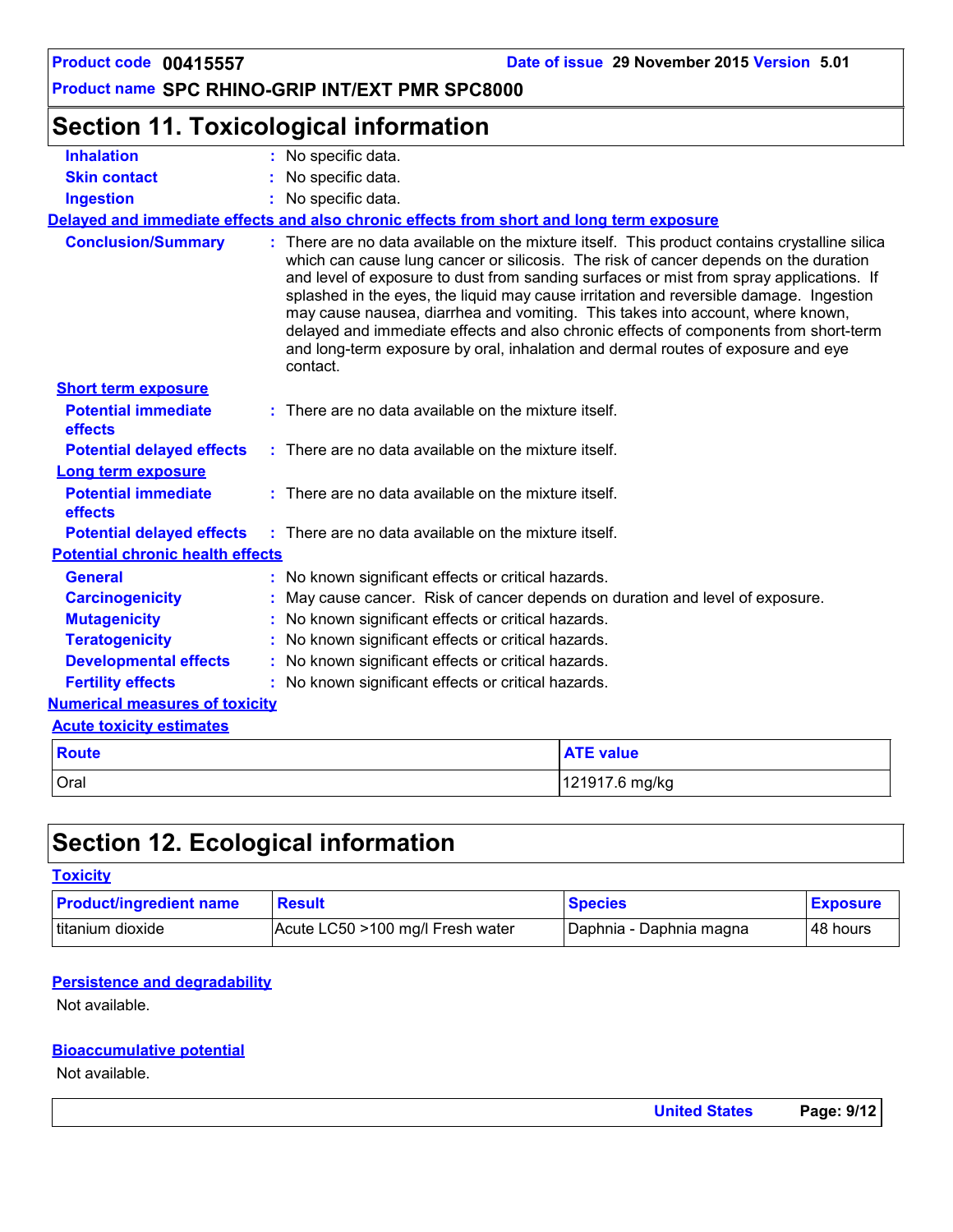### **Section 12. Ecological information**

#### **Mobility in soil**

**Soil/water partition coefficient (KOC)**

**:** Not available.

### **Section 13. Disposal considerations**

| <b>Disposal methods</b> | : The generation of waste should be avoided or minimized wherever possible. Disposal<br>of this product, solutions and any by-products should at all times comply with the<br>requirements of environmental protection and waste disposal legislation and any<br>regional local authority requirements. Dispose of surplus and non-recyclable products<br>via a licensed waste disposal contractor. Waste should not be disposed of untreated to<br>the sewer unless fully compliant with the requirements of all authorities with jurisdiction.<br>Waste packaging should be recycled. Incineration or landfill should only be considered<br>when recycling is not feasible. This material and its container must be disposed of in a<br>safe way. Care should be taken when handling emptied containers that have not been<br>cleaned or rinsed out. Empty containers or liners may retain some product residues.<br>Avoid dispersal of spilled material and runoff and contact with soil, waterways, drains<br>and sewers. |
|-------------------------|-------------------------------------------------------------------------------------------------------------------------------------------------------------------------------------------------------------------------------------------------------------------------------------------------------------------------------------------------------------------------------------------------------------------------------------------------------------------------------------------------------------------------------------------------------------------------------------------------------------------------------------------------------------------------------------------------------------------------------------------------------------------------------------------------------------------------------------------------------------------------------------------------------------------------------------------------------------------------------------------------------------------------------|
|                         |                                                                                                                                                                                                                                                                                                                                                                                                                                                                                                                                                                                                                                                                                                                                                                                                                                                                                                                                                                                                                               |

**Disposal should be in accordance with applicable regional, national and local laws and regulations.**

**Refer to Section 7: HANDLING AND STORAGE and Section 8: EXPOSURE CONTROLS/PERSONAL PROTECTION for additional handling information and protection of employees. Section 6. Accidental release measures**

### **14. Transport information**

|                                                                                  | <b>DOT</b>               | <b>IMDG</b>            | <b>IATA</b>            |
|----------------------------------------------------------------------------------|--------------------------|------------------------|------------------------|
| <b>UN number</b>                                                                 | Not regulated.           | Not regulated.         | Not regulated.         |
| <b>UN proper shipping</b><br>name                                                | $\overline{\phantom{0}}$ |                        |                        |
| <b>Transport hazard class  -</b><br>(e <sub>s</sub> )                            |                          |                        |                        |
| <b>Packing group</b>                                                             |                          |                        |                        |
| <b>Environmental hazards No.</b><br><b>Marine pollutant</b><br><b>substances</b> | Not applicable.          | No.<br>Not applicable. | No.<br>Not applicable. |

#### **Additional information**

- None identified. **:** None identified. **: DOT IMDG IATA :** None identified.
- 

**Special precautions for user Transport within user's premises:** always transport in closed containers that are **:** upright and secure. Ensure that persons transporting the product know what to do in the event of an accident or spillage.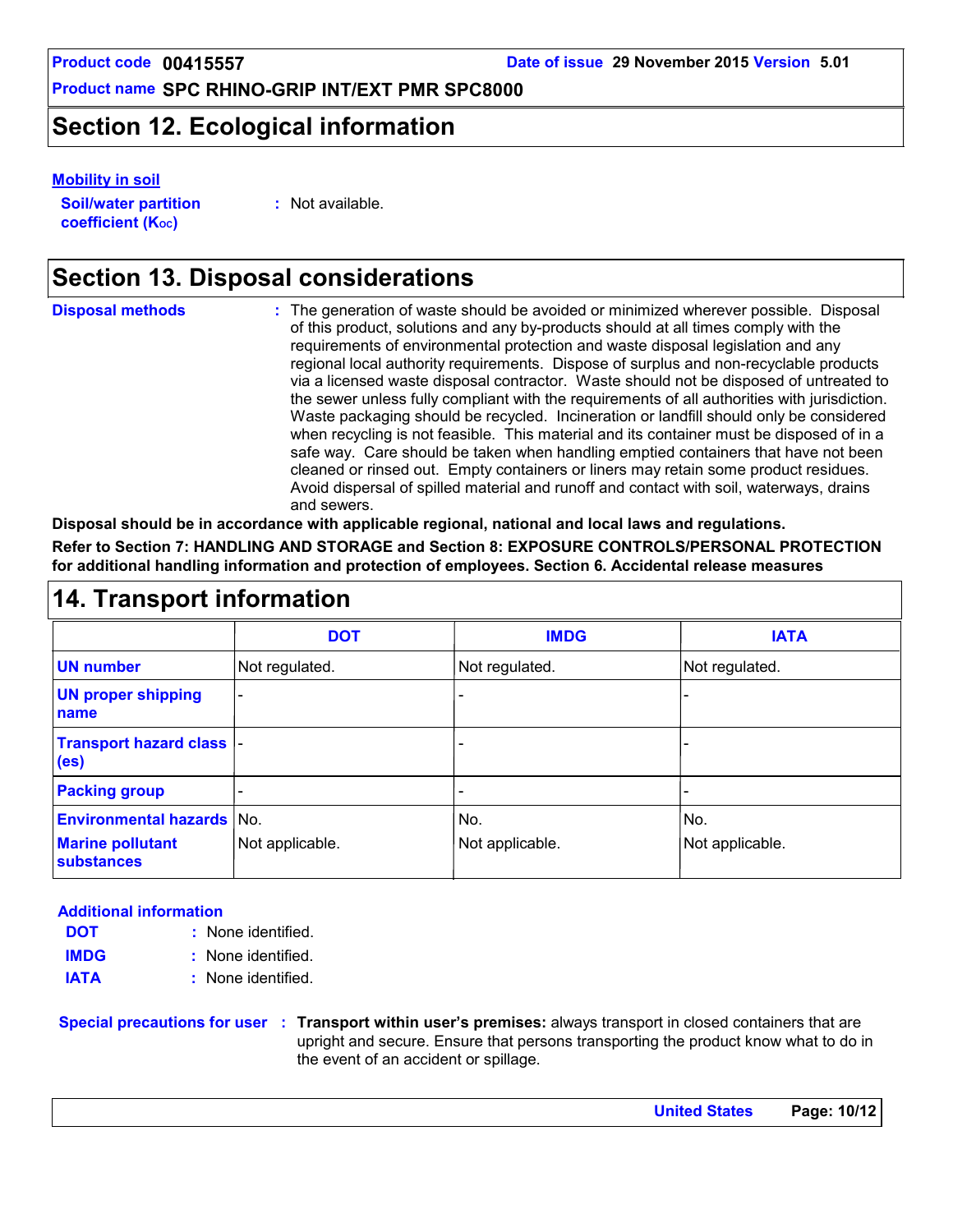### **Section 15. Regulatory information**

#### **United States**

**United States inventory (TSCA 8b) :** All components are listed or exempted.

#### **United States - TSCA 5(a)2 - Final significant new use rules:**

**SARA 302/304** sodium nitrite Listed and Listed and Listed and Listed and Listed and Listed and Listed and Listed and Listed

**SARA 304 RQ :** Not applicable.

**Composition/information on ingredients**

No products were found.

#### **SARA 311/312**

**Classification :** Delayed (chronic) health hazard

**Composition/information on ingredients**

| <b>Name</b>                                                                   | <b>Fire</b> | <b>Sudden</b><br>hazard release of<br><b>pressure</b> | <b>Reactive</b> | Immediate<br>(acute)<br>health<br>hazard | <b>Delayed</b><br>(chronic)<br>health<br>hazard |
|-------------------------------------------------------------------------------|-------------|-------------------------------------------------------|-----------------|------------------------------------------|-------------------------------------------------|
| titanium dioxide<br>crystalline silica, respirable powder<br>$(< 10$ microns) | No.<br>No.  | No.<br>No.                                            | No.<br>No.      | No.<br>No.                               | Yes.<br>Yes.                                    |

**Additional environmental information is contained on the Environmental Data Sheet for this product, which can be obtained from your PPG representative.**

#### **California Prop. 65**

**WARNING:** This product contains a chemical known to the State of California to cause cancer.

### **Section 16. Other information**

**Hazardous Material Information System (U.S.A.)**

**Health** : 1 \* **Flammability** : 0 **Physical hazards** : 0 0 ( \* ) - Chronic effects

**Caution: HMIS® ratings are based on a 0-4 rating scale, with 0 representing minimal hazards or risks, and 4 representing significant hazards or risks Although HMIS® ratings are not required on MSDSs under 29 CFR 1910.1200, the preparer may choose to provide them. HMIS® ratings are to be used with a fully implemented HMIS® program. HMIS® is a registered mark of the National Paint & Coatings Association (NPCA). HMIS® materials may be purchased exclusively from J. J. Keller (800) 327-6868.**

**The customer is responsible for determining the PPE code for this material.**

**National Fire Protection Association (U.S.A.)**

**Instability** : 0 **Health**: 1 **Flammability**: 0 **Instability**: 0 **Date of previous issue : 11/9/2015**

**Organization that prepared the MSDS :** EHS